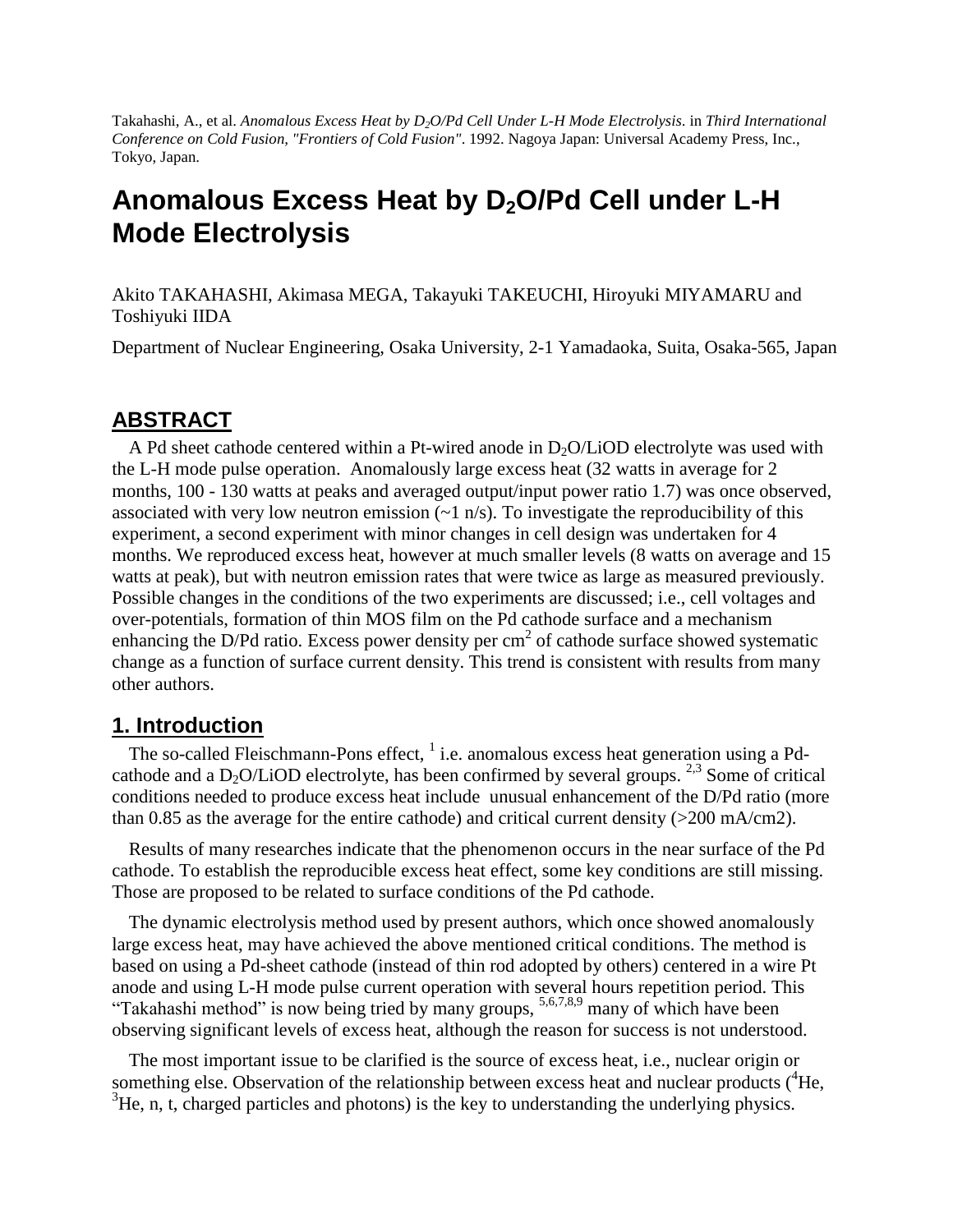In this paper, we describe the Takahashi method, major results of the first experiment (Experiment-D3)), and our replication experiment (Experiment-D2). Simultaneous measurements of excess heat and neutron emission have been done in this work. In addition, offline monitoring of tritium level is shown. The critical conditions required to reproduce the Fleischmann-Pons effect are discussed.

# **2. Experimental Method: Protocol**

A detailed description is given in Ref. 3. The protocol is outlined as follows:

1) Setup: The cathode is a 99.99% pure cold-worked Pd sheet, l mm thick and 25 mm square. As shown in Fig. 1, the electrode-unit consists of a centered Pd sheet cathode and planesymmetrically wound Pt wire anode (0.5mm diameter, 7 turns with 5 mm pitch). A polyethylene or acrylite rod supports the anode. Minimum cathode-anode distance is 10 mm. This configuration of electrodes is expected to give uniform electrolytic current density on Pd cathode surfaces, hence produce uniform deuteron loading into the Pd sheet. The electrodes-unit is immersed in electrolyte of  $700 \text{ cc } D<sub>2</sub>O+0.3 \text{ mol/liter } LiOD$ . The assembly is contained in a box-type or cylindrical cell container made of 5 mm thick acrylite. A cooling coil made of Pyrex glass tube, through which temperature-regulated (20 $^{\circ}$ C ±0.05 $^{\circ}$ C) light water is fed with 5 - 10 l/min flow rate (very stable for long periods), is also immersed in electrolyte. To stabilize the coolant temperature, computerized chiller/heater equipment is used.

2) Electrolysis procedure: Starting from the beginning of the run, several days (typically one week), the sawtooth-current mode (repeated ramps from  $0.25$  amp to  $5.0$  amp with a  $\sim$  20 min cycle) is applied in order to determine the neutron counts above background . After that, we switch to the L-H current mode (typically, 0.2 - 0.4 amp L-mode for 6 hours, and 4.0 - 5.0 amp for H-mode with 6 hours). This is continued for 2 - 4 months to observe excess heat, neutrons and tritium. We operate the electrolysis by current-controlled mode (constant current mode for L or H period). We monitor current and cell voltage. To compensate for  $D_2O$  consumed by dissociation, we add fresh  $D_2O$  to the cell every 2 - 7 days. Observation by oscilloscope found no AC power components during the L and H periods, except during the first 10 min after switching.



**Fig. 1. Schematic view of electrolysis cell for L-H mode operation, and cooling system.**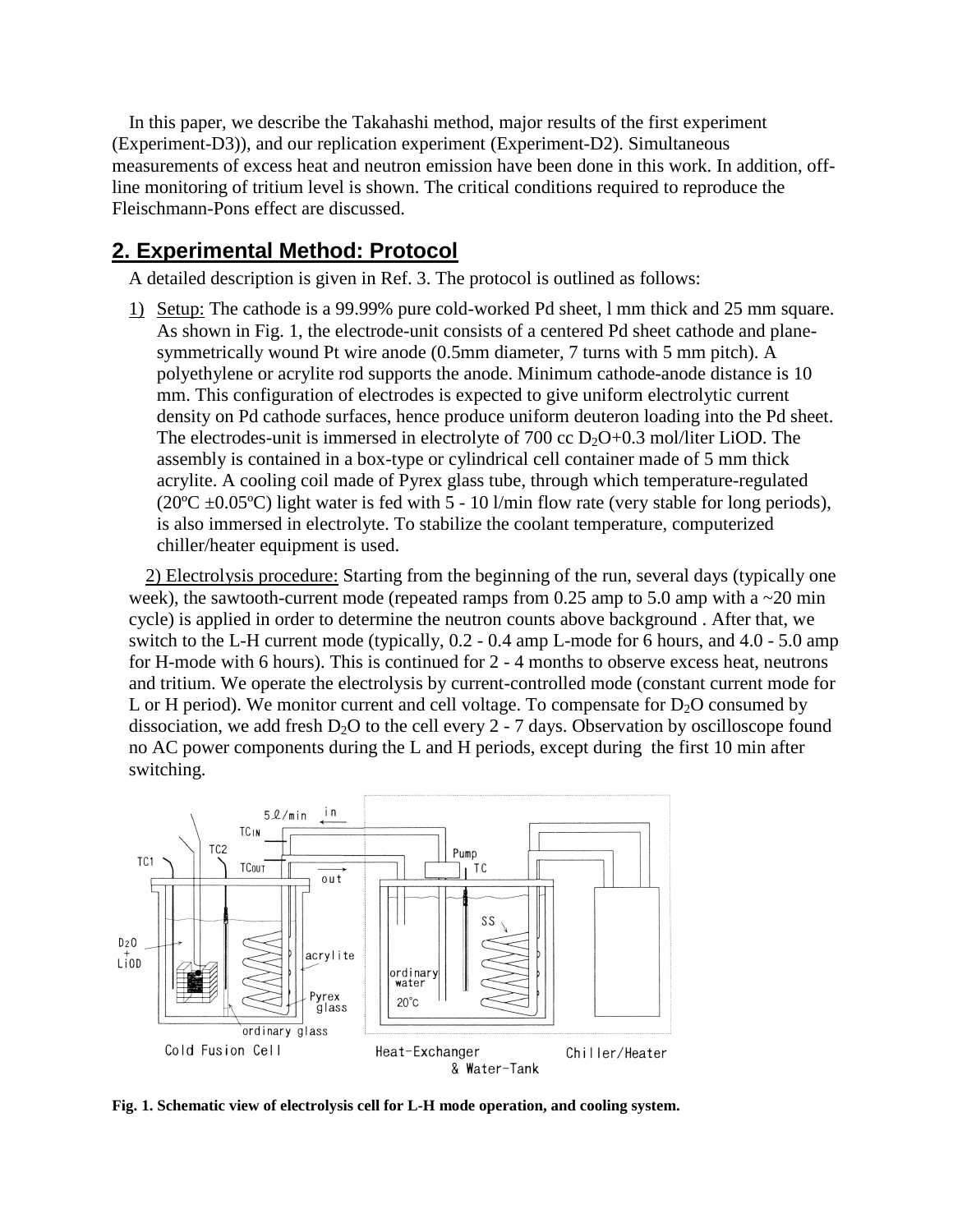3) Calorimetry: As shown in Fig. 1, we monitor cell temperatures by Teflon coated thermocouples at 1 or 2 points (later we used  $3 \sim 4$  points <sup>10</sup>), and inlet (TCin) and outlet (TCout) temperatures of coolant. The calorimetry system is designed to cover a wide range of heat-power variation (1 - 200 watts) keeping linearity between heat-power level and the temperature rise. We checked temperature variation in the electrolyte zone, and found it to be very uniform except for regions inside the electrode-unit and close to the cooling coil. Strong stirring by gas bubbles and convection causes uniform cell temperature distribution. Due to the high coolant flow rate (5 l/min for Experiment-D2), the cell reaches thermal equilibrium in 30 min when we switch the mode from L to H (or reverse), so that thermal energy balance of cell becomes simply  $Q^+$  = kS( $T_e$ - $T_c$ ), where Q<sup>+</sup> is the total power being generated by joule-heating of electrolysis plus "nuclear" heating,  $T_e$  the equilibrium cell temperature,  $T_c$  the coolant temperature where  $T_c=(T_{in}+T_{out})/2$ , S the effective surface of cooling coil and k the thermal conductivity of the coil. We have ignored heat leaking to (or from) ambient. Heat removal by coolant is  $Q = 4.2V_c(T_{out} T_{in}$ ), where  $V_c$  is the coolant flow rate. Of course, it holds that  $Q^+ = Q$ . Correction for electrolyte level height is done using the former equation (7% at most for  $D_2O$  addition cycle of 7 days).



**Fig. 2. Calibration for calorimetry for Exp. D2.**

For calibration, we used a "dead" Pd plate (Exp. D) or a fresh Pd plate (Exp. D2), assuming no excess heat is produced at the beginning of the run. The calibration run was done by step-wise changing of the current in one-hour cycles. Calibration curves for Exp. D2 are shown in Fig. 2, which proves that the linear relation holds between applied power and temperature rise. We tried a gold plate cathode, instead of Pd, for calibration, but we found a slightly different slope, probably caused by a different bubbling behavior at the Au surface because the electrochemical properties are different. The Delta-T of the coolant is the best monitor of calorimetry in principle, but the accuracy in the present system is not good because only a small temperature rise (less than 1°C) occurs. Sensitivity of the cell temperature is much higher. The temperature difference between the inside and outside is noted as a systematic shift in the ambient temperature compensation circuit used in the data logger. We averaged the temperatures of two points to make a calibration line. We obtained 7.0 watts per degree C as calorimetry constant for Exp. D2. Estimated error for excess heat is  $\pm 1.0$  watt, mostly due to the effect of turbulence in the electrolyte.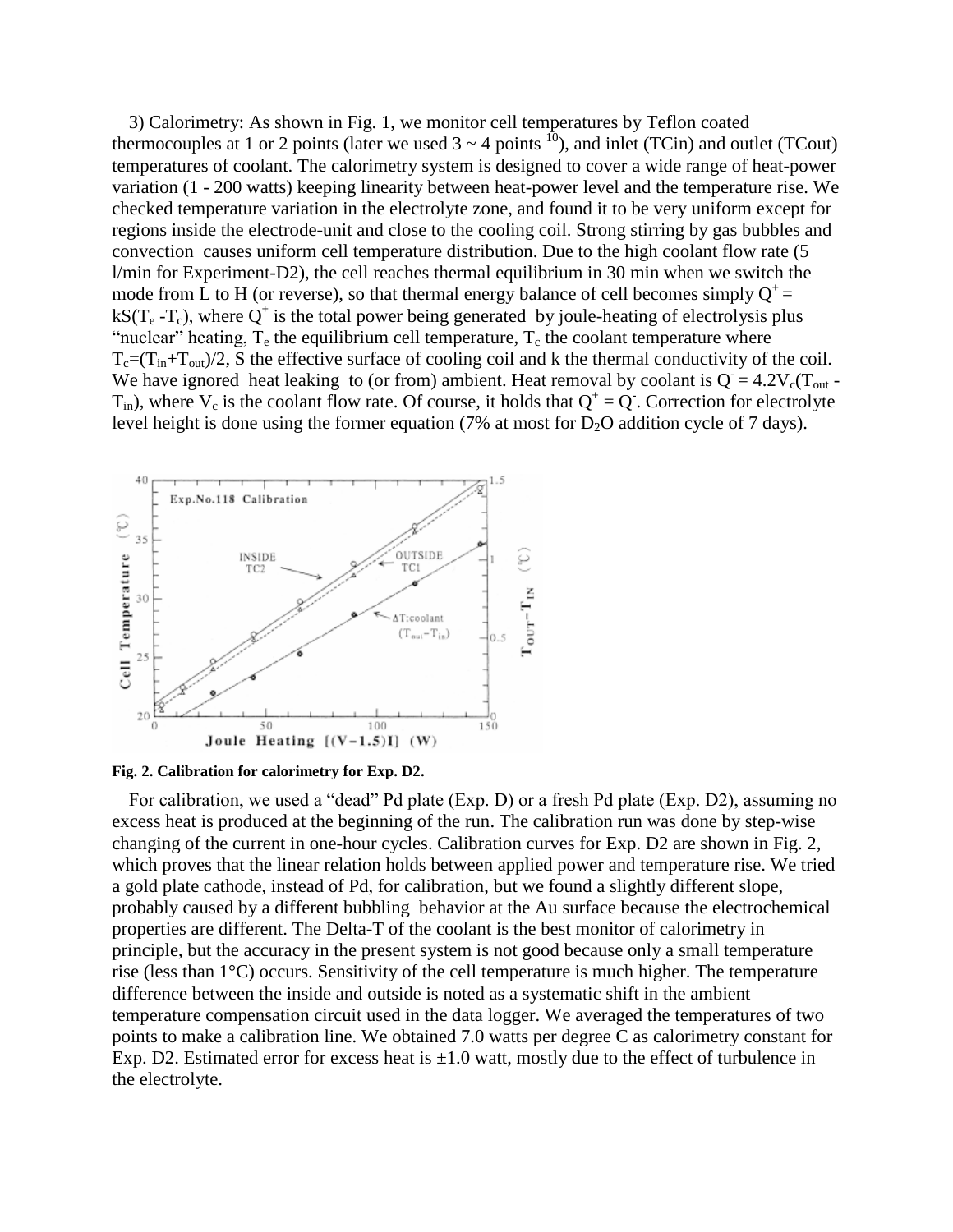4) Measurements of nuclear products: To monitor neutrons, we have been using a crosschecking system between an NE213 recoil proton spectrometer and a 3He thermal neutron detector. The detailed circuit diagram and adjusting procedure are shown in Ref. 11. We record time history of neutron counts every 4 minutes, energy spectra of recoil protons (equivalently neutron spectra) in L and H periods and integrated sum peak area of  $3He(n,p)$  reaction. We monitor continuously rise-time distribution of neutron signals to check any drift and introduction of gamma and noise signals. No gamma contribution was found in this work. To monitor tritium level of electrolyte, we take a l cc sample of fresh  $D_2O$  before addition and a l cc sample of electrolyte every week, which are counted by a LSC (liquid scintillation counting) system.

#### **3. Highlight of Exp. D**

The results are shown in Ref. 3. We picked out a few results, which are compared with Exp. D2, as described below. Observed excess heat (average in 6 hours L or H period) and neutrons as a function of sweep number of L-H mode are shown in Fig. 3a and 3b, respectively for the first and the second month of runs. A steady excess heat of  $10 \sim 30$  watts is observed on which is superposed heat bursts of  $30 \sim 100$  watts. This feature resembles the results reported by Pons and Fleischmann. <sup>12</sup> For the two months run, total input energy was 250 MJ, total output energy 410 MJ, which gives an excess energy of 160 MJ. These results would violate the second law of thermodynamics unless there is a hidden source of energy, which is 1000 times greater than any conceivable chemical heat sources in the cell.<sup>3</sup> Neutron emission is also positive, but its rate is only about 1 n/s/source. However, we see correlation with the evolution of excess heat: H-mode gave larger excess heat and larger neutron counts compared to L-mode. In H-mode, when excess heat level increased, the neutron count rates usually decreased. If excess heat were generated by the usual d-d fusion, we should observe  $10^{14}$  n/s. Consequently, observed excess heat can not be due to d-d fusions. A hypothetical interpretation  $\frac{3}{3}$  was given based on the multibody deuteron fusion reactions, which emit only high energy charged particles ( $\alpha$ , d, t, <sup>3</sup>He) as direct products. This mechanism would be expected to produce very low level neutrons as secondary products. Fig. 4 shows the results of tritium observation. We observed meaningful tritium generation in Exp. C<sup>13</sup> (Runs No. 86 & 87) to give (n/t)  $10^{-5} \sim 10^{-6}$ . In Exp. D (Run No. 115), we find an increase in tritium, but one blank sample (fresh  $D_2O$ ) also showed an increased level so that we cannot conclude that tritium generation actually occurred.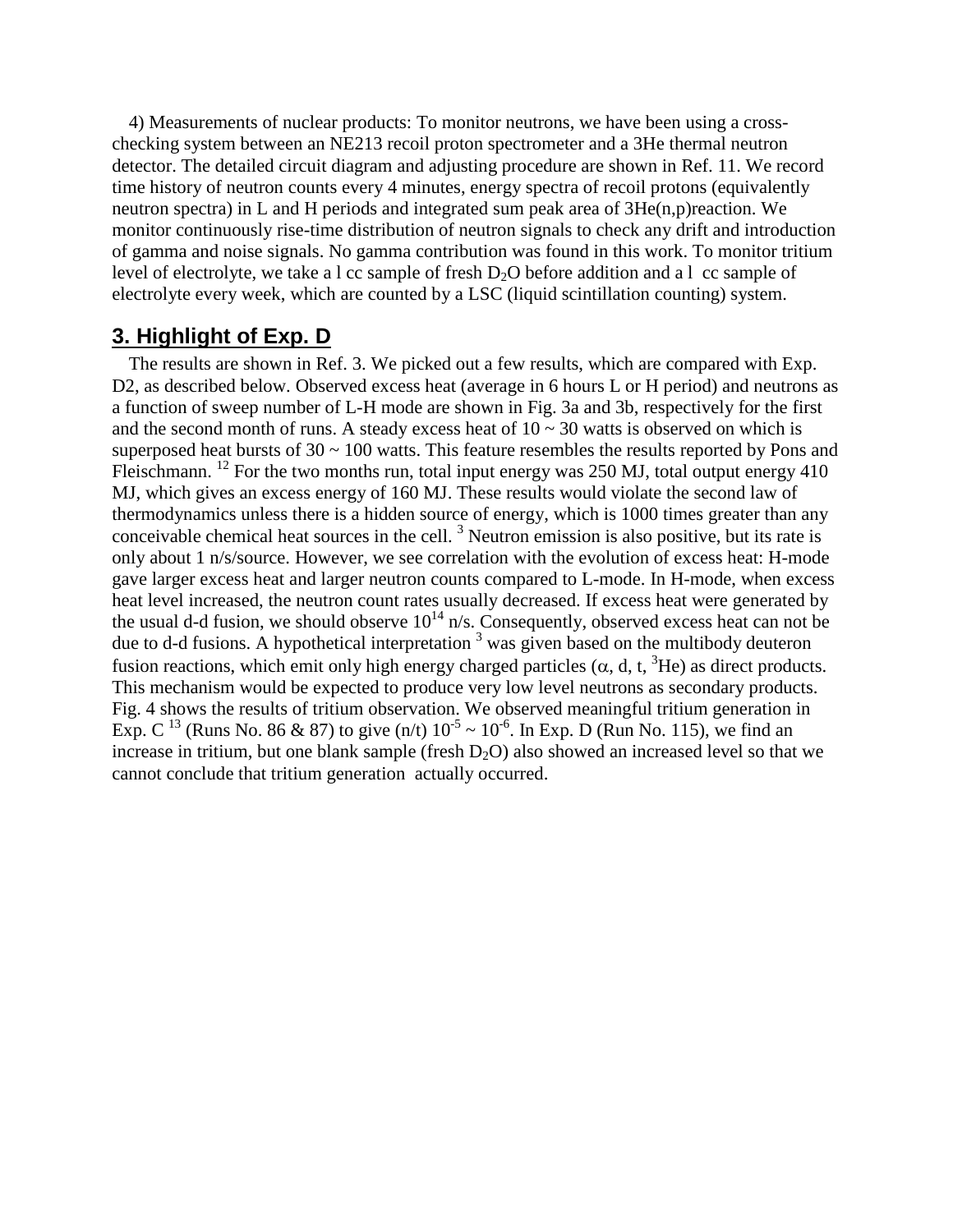

**Fig. 3. Evolution of excess heat and neutron yield as a function of sweep cycle number of L-H mode electrolysis for Exp. D. <sup>3</sup> Left: first month. Right: second month.**



**Fig. 4. Observed variation of tritium levels in electrolyte (solid points), compared with background runs (white points).**

## **4. Replication Experiment: Exp. D2**

The procedure of this replication experiment is shown in Table 1. To do this, we used a new electrolyte, a new Pd cathode sheet (same batch of Exp. D, batch No. 1 from Tanaka Precious Metal Co.), added one thermocouple (see Fig. 1) in the electrolyte, put two thermocouples into inlet and outlet pipes of coolant, and removed a thermocouple-support of soda glass. After about 10 hours of calibration, we started the saw-tooth run. After 2 days of applying the saw-tooth, we found a clear increase in the neutron count rates (see Fig. 5, and continued the saw-tooth mode for a total of seven days. Time-dependent calorimetry within the 20 minute saw-tooth period is difficult since it takes 30 minutes to reach thermal equilibrium, so we took the average value from 3 cycles of saw-tooth-periods to obtain an averaged input and output temperature. The results are shown in Fig. 6, compared with neutron emission rates. We saw excess heat after one day, which gradually increased and reached 6 watts (29% of input) in 7 days.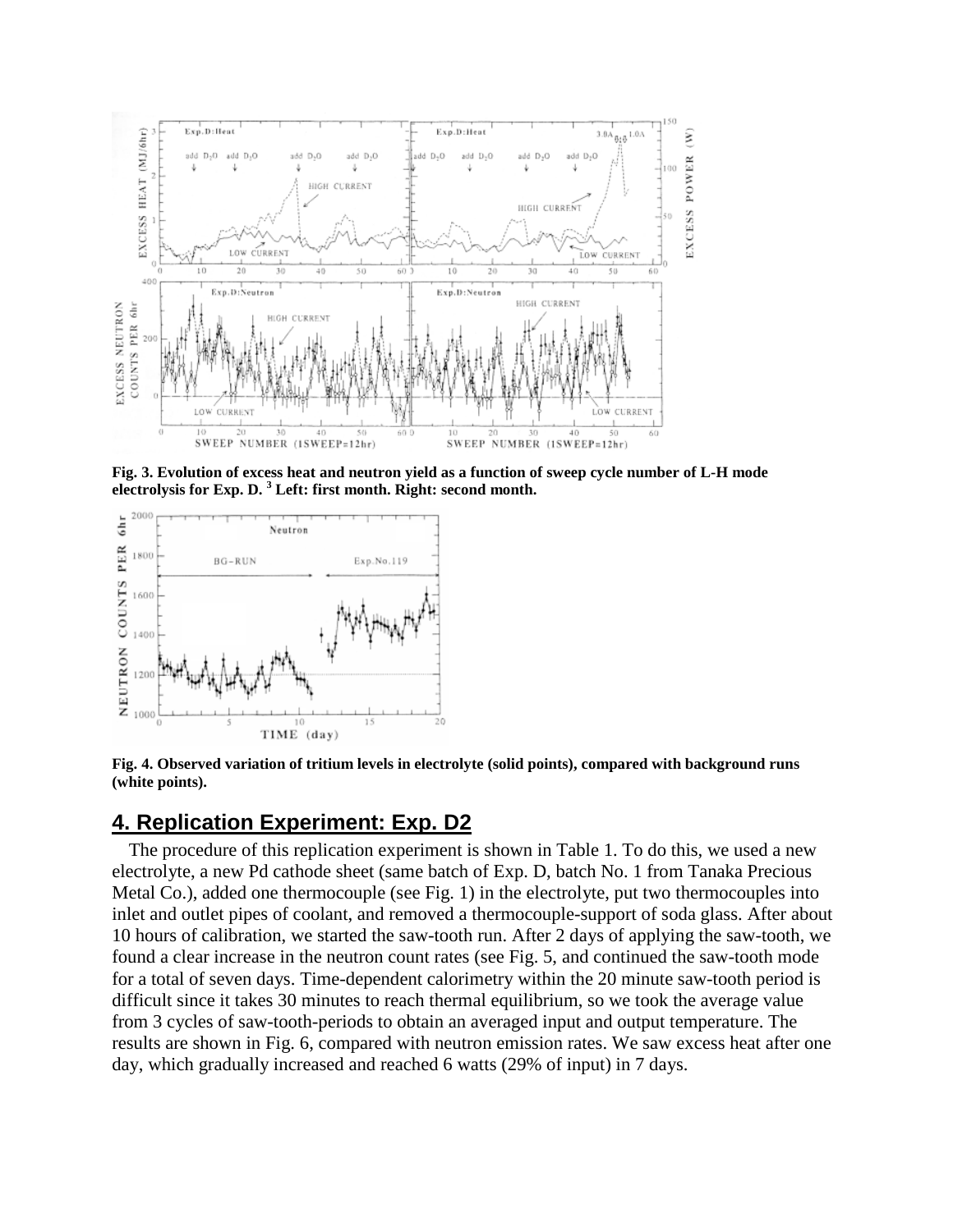```
Table-1 : Procedure of Experiment D2
1) Calibration Run :
                                  Exp. No. 118
     Beginning of electrolysis
                                         , renewed
                                                         Pd
                                                              sheet.
              ( regarding no excess heat )
     Stepup of electrolysis current for 9 steps:
        0, 1, 2, 3, 4, 5, 6, 7, 8 amperes ; one hour per step.
 2) Sawtooth Run : Pre-loading. Exp. No. 119
     0.17 (minimum) to 5.0 (maximum) amperes.<br>20 minutes period. 7 days.
 3) L/H Mode Run : Main Run.
                                            6 hr / 6 hr
                                   4.0 A ( 0.3 W / 44 W )20days
Exp.NO.120; L/H = 0.17 A /L/H = 0.4 A / 5.0 A14 days<br>L/H = 0.4 A / 6.0 A20 days<br>L/H = 1.0 A / 7.0 A20 days
 Exp. No. 121 ; Step up Mode (same with Calibration)2 days
Exp. No. 122 ; L/H = 0.4 A / 3.0 A20 days<br>Exp. No. 123 ; L/H = 0.4 A / 4.0 A50 days
 (Electricity in Campus was off for one day btw. Run-1
 and Run-2 of Exp. 122.)
  2000
6hr
                      Neutron
PER
  1800
              BG - R UNExp.No.119
NEUTRON COUNTS
  1600
```
**Fig. 5. Neutron generation by sawtooth current mode electrolysis.**

10 TIME (day) 15

20

1400

1200

1000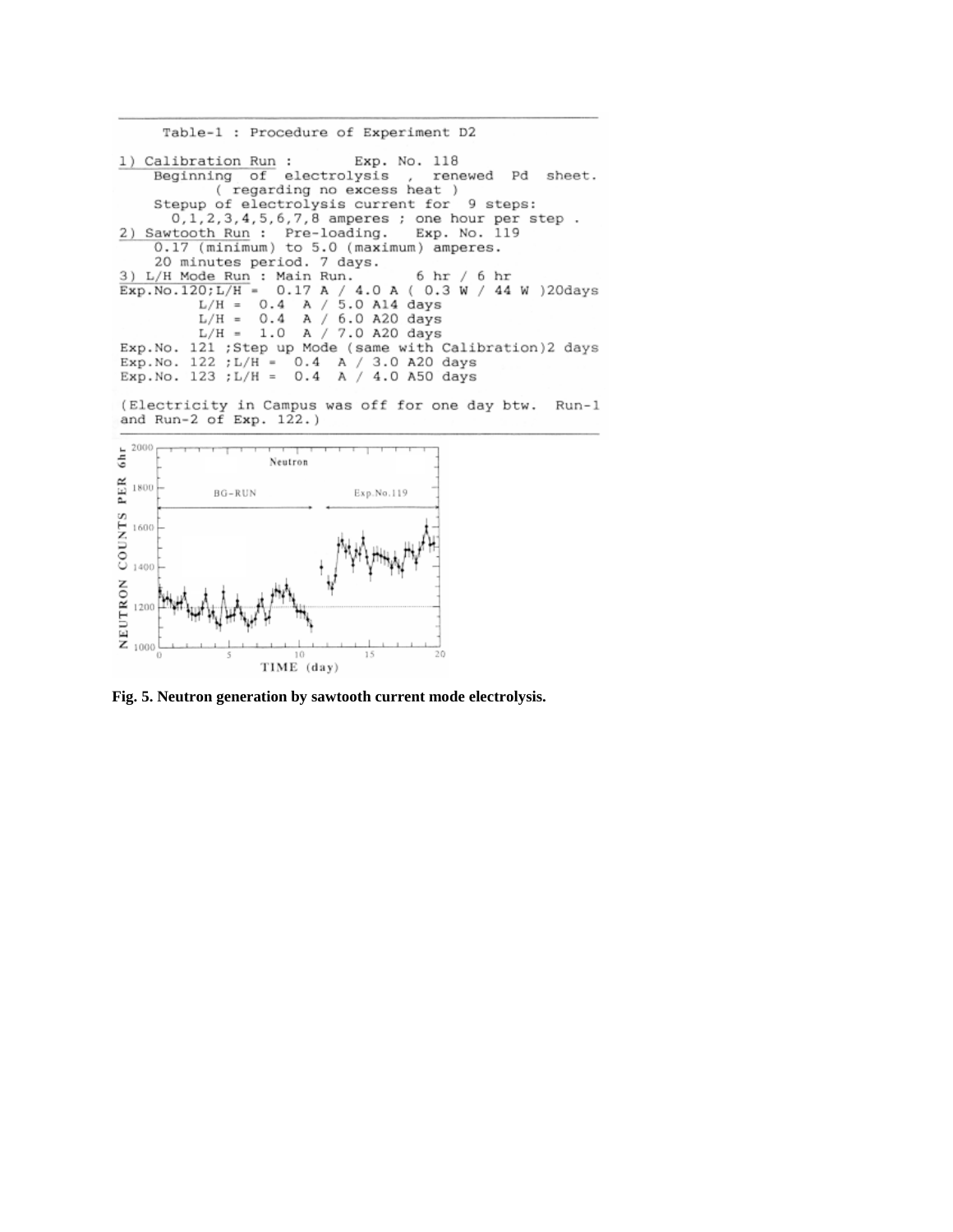

**Fig. 6. Evolution of excess heat and neutron yield by sawtooth current mode electrolysis: 3 cycles of data are bunched and averaged.**

At the eighth day, we started the L-H mode, which was continued for more than 3 months. During the first month, excess heat was rather constant  $(6 \sim 10$  watts for H-mod and  $2 \sim 4$  watts for L-mode). We did not see a rapid increase as in the case of Exp. D. The experiment was interrupted twice (in runs No. 122 and No. 123), due to electric power failures at the campus, each lasting about one day. When we restarted electrolysis with L-mode, cell temperature increased slowly from 20.0ºC to a higher value in 6 hours. Excess heat after restart was about half the level before the power failure, and recovered in  $2 \sim 3$  weeks. After running Exp. D2 for about 3 months, we changed the current level for the L or H modes to measure excess heat at different applied currents, to find out whether there was a systematic connection between excess heat and current density. Typical data is shown in Fig. 7, which shows gradual increase of excess heat over one month. Corresponding excess neutron rates over background (1200 counts per 6 hr) show higher count rates for H-modes and smaller for L-modes, as in the case of Exp. D. However, absolute yields increased about twice of those in Exp. D, although average-excess heat level decreased to about one-fourth of that in Exp. D (average). This result is predicted by the multibody fusion theory. <sup>3</sup> Exp. D2 is still running for the  $4<sup>th</sup>$  month at this writing, and we have not observed big heat bursts like those in Exp. D.

Doubly increased neutron yields in Exp. D2 improved statistics of neutron spectroscopy, so that we could obtain neutron spectra having two components at 2.45 MeV and 3-7 MeV region as we observed in Exp. B and Exp. C3), which were explained as the consequence of competing process of d-d and d-d-d fusion.  $13$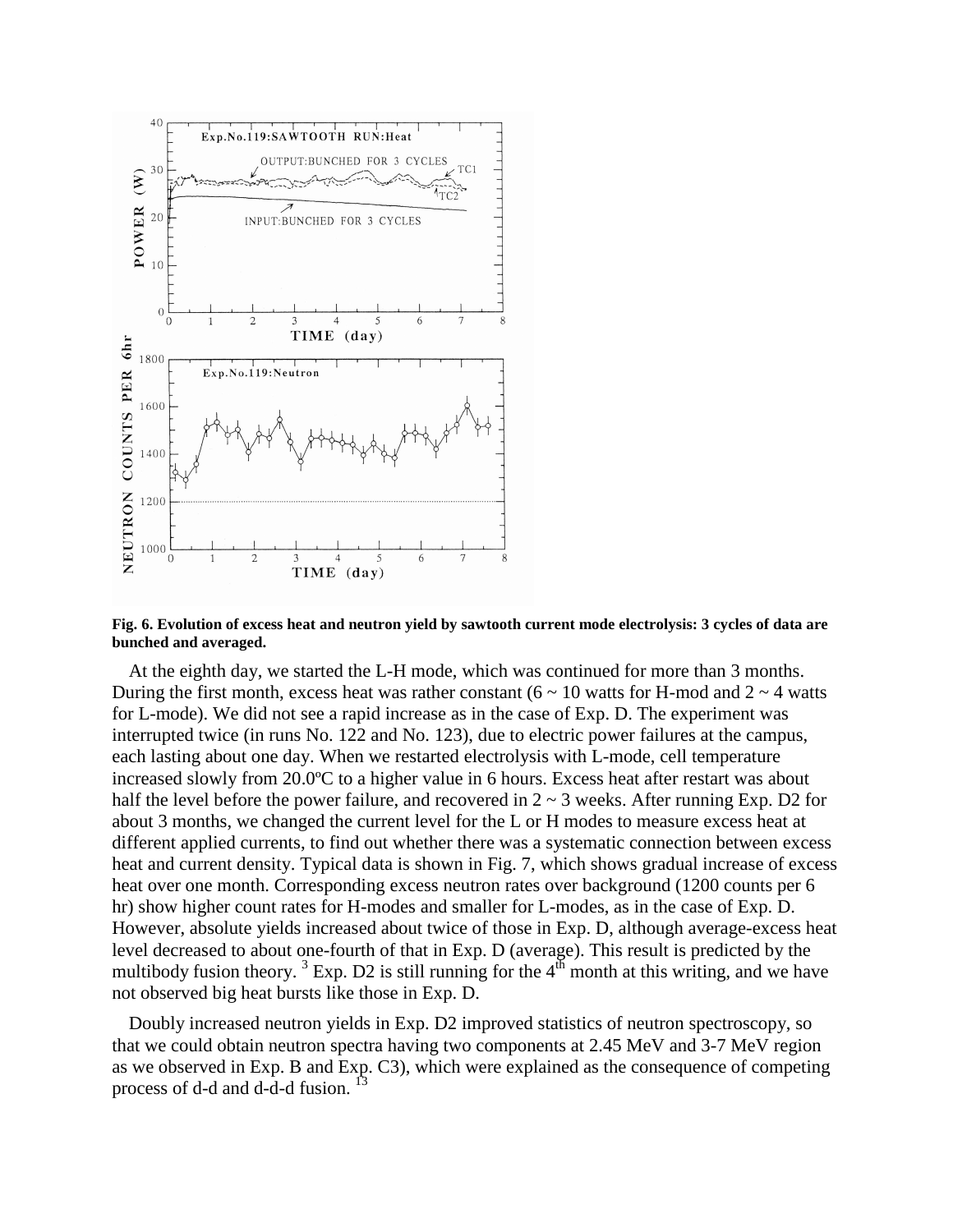#### **5. Discussion**

To summarize the excess heat observed in Exp. D and Exp. D2, we plotted net gain (output/input - 1.0) as a function of electrolytic current density based on the Pd sheet surface area  $(-11.5 \text{ cm}^2)$ , as shown in Fig. 8. The net gain of excess heat decreases as we increase current density, though absolute magnitude of excess heat increases, for both Exp. D and Exp. D2. We observed a very high gain more than 10 for L-modes; this feature is very different from results by other authors using continuous (DC) current mode operation. To compare our results with those by other groups, we calculated excess power per  $cm<sup>2</sup>$  of Pd surface to be plotted on the Storms' graph, <sup>14</sup> as shown in Fig. 9. Results from Exp. D2 follow the "limit" curve of Storms (solid curve) and look consistent with other results. This graph suggests us that excess heat phenomenon occurs near surface, not volumetric effect of Pd cathode. Much larger excess heats by Exp. D look consistent with Liaw's molten salt experiment  $15$  and burst data of Pons and Fleischmann.<sup>12</sup> It seems that the solid curve by Storms is not the limit. However, high power density (more than 10 watts/cm<sup>2</sup>) was observed in bursts and is not controllable yet. We could reproduce excess heat in Exp. D2, but achieving such high magnitudes were different. It seems that we were not aware of essential changes in the two experiments. In Fig. 10, we compare histories of cell voltage for Exp. D and Exp. D2. We notice that cell voltages in Exp. D are anomalously high  $(\sim 25 \text{ volts} \cdot \text{in} \cdot \text{the beginning and increased to } \sim 30 \text{ volts at the end})$ , compared with those in Exp.  $D2$  ( $\sim$ 14 volts in the beginning and very slowly increased to reach 20 volts after 3 months). This fact shows that the "effective" surface area of Exp. D Pd cathode was much smaller than that of Exp. D2. What is the reason for this change? We only renewed Pd sheet and electrolyte and took out a soda glass pipe. We made a surface analysis  $(\sim 1 \mu m$  depth) by SIMS of the used Pd sheet from Exp. D, and found deposits of Al-27 and Ca-40 in amounts comparable to the amounts of Li-7. Ca-40 might come from Pyrex glass. We do not know exactly from where A1-27 came. Anyway, we can propose that thin MOS-like (metal oxide semiconductor) or MH (metal hydride) layers formed on both surfaces of the Pd sheet. It is interesting that McKubre pointed out the drastic effect of A1 impurity in the electrolyte on causing reproducible excess heat. <sup>16</sup> As shown in Fig. 11, we can speculate that the thin MOS film formation on Pd surface as a "blocking layer" may play a role enhancing cathode over-potential (hence cell voltage) and suppressing deuteron diffusion-out from Pd to cause a locally high D/Pd ratio near the surface, because of depletion of free electrons in the MOS layer where atomic potential barrier is much higher than that in Pd zone. It seems a critical issue that reproducible MOS surface condition can reproduce excess heat phenomenon. In this respect, interest has been focused on our recent experiment of deuteron-beam implantation into Pd or Ti foil with thin A1 layer on surface which showed a drastic effect to emitted  $8$  MeV  $\alpha$ -particles (by d-d-d fusion), and other charged particles at 3, 3.5 and about 4.5 MeV: which, from the logic of experiment, should be regarded as "cold" nuclear reactions of deuterons.<sup>17</sup> We have to further resolve the role of the "Takahashi method," namely whether or not it satisfies the discussed critical condition, i.e., locally high D/Pd region with the help of MOS surface film formation on Pd surface.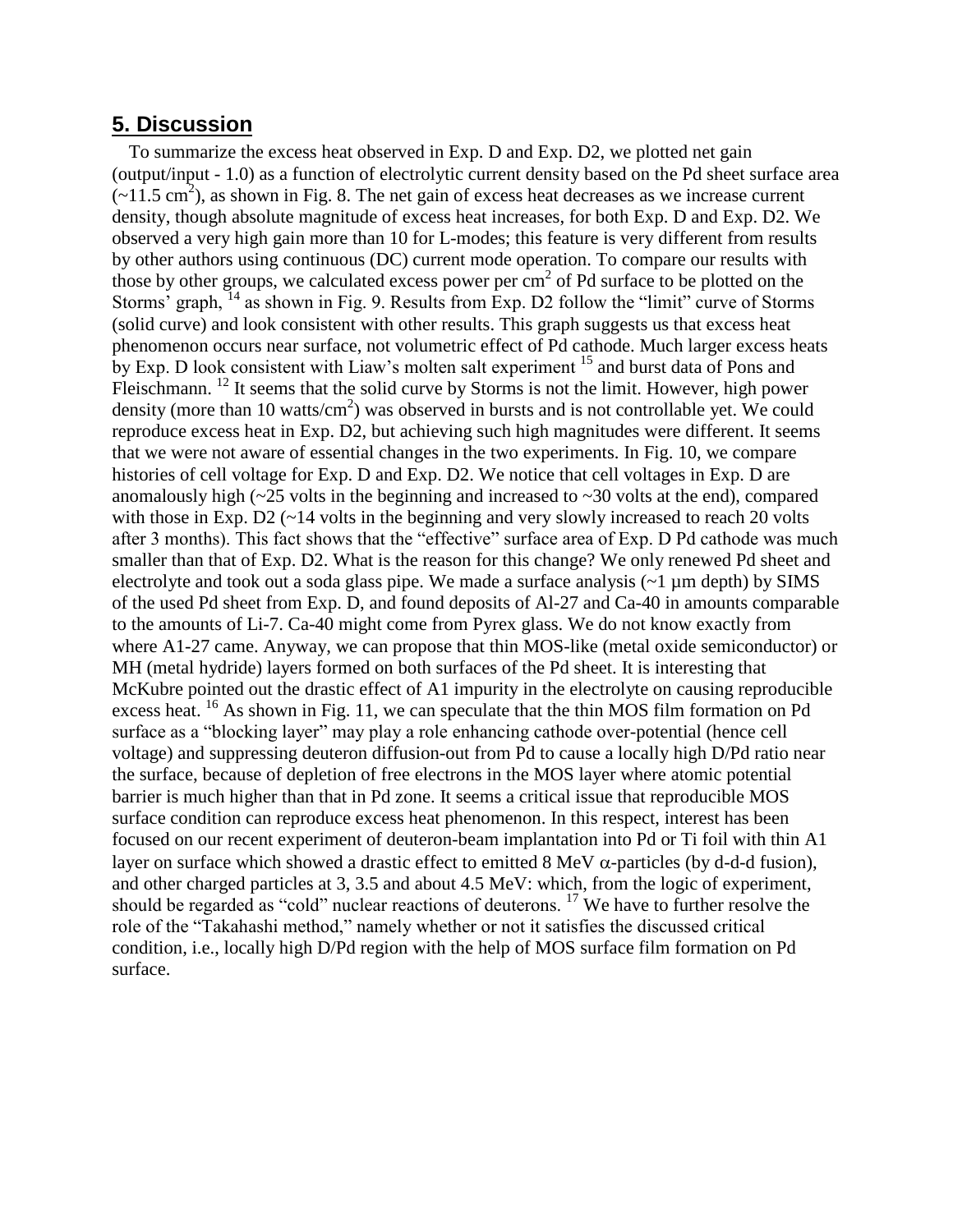

**Fig. 7. Evolution of excess heat and neutron yield for one months of run No. 123 of Exp. D2.**



**Fig. 8. Gain (output/input -1.0) of excess heat as a function of electrolytic current density.**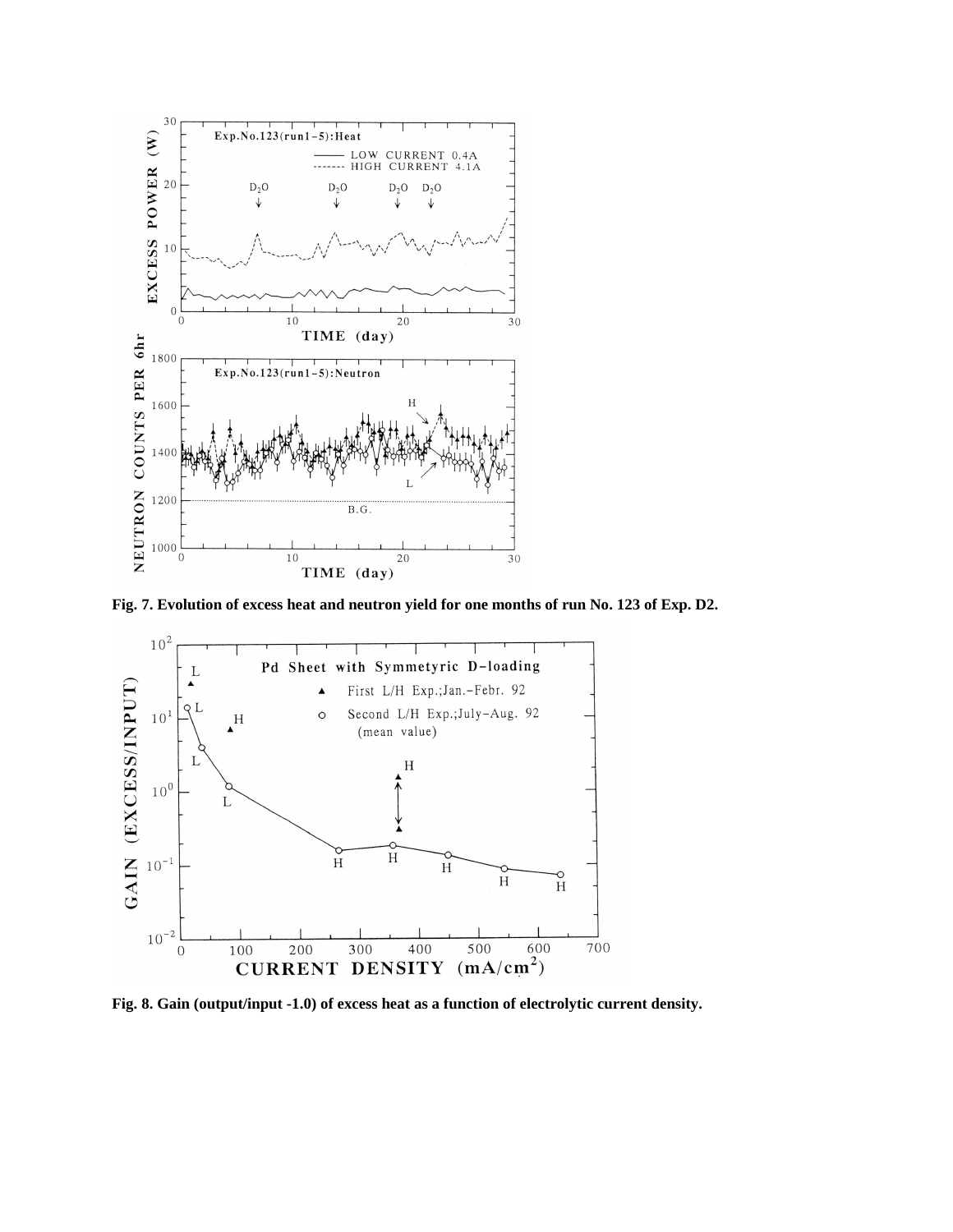

**Fig. 9. Trends between excess power per surface area (cm<sup>2</sup> ) and electrolytic current density. (see Ref. 14)**



**Fig. 10. Evolution of cell voltages for Exp. D (upper graph) and Exp. D2 (middle and lower graphs).**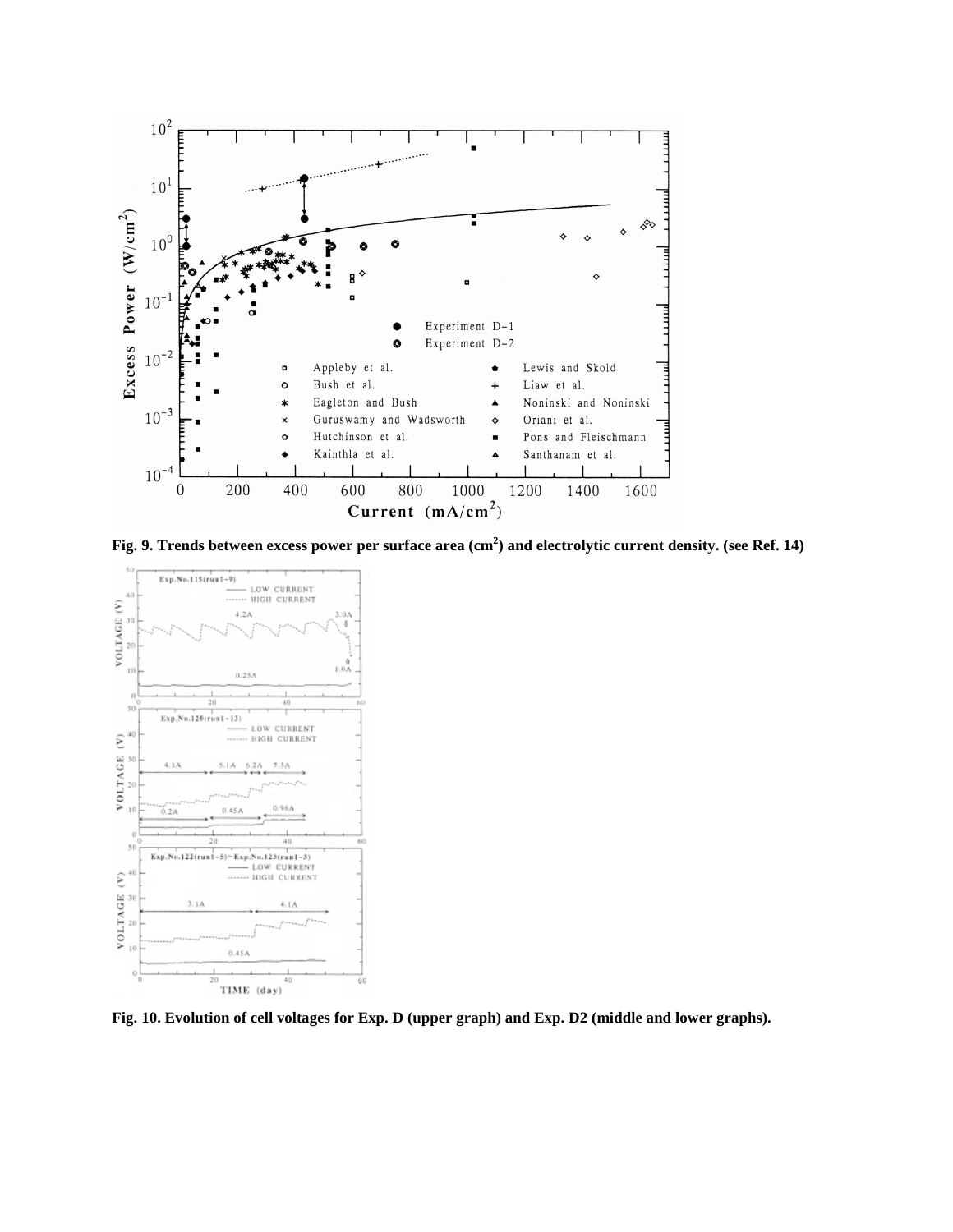Role of Surface Layer



**Fig. 11. The role of the MOS-like (metal oxide semiconductor) film on the surface of the Pd cathode.**

# **References**

1) M. Fleischmann and S.Pons, J. Electroanal. Chem., 261, 301 (1989) 91

2) M. C. H. McKubre et al., The Science of Cold Fusion, Proc. ICCF2, Como, Italian Physical SOC.

3) A. Takahashi et al., Int. J. Appl. Electromag. Materials, 106, 1-10, (1992), see also Proc. ISEM Nagoya, 1992.

4) K. Kunimatsu, "Deuterium Loading Ratio and Excess Heat Generation During Electrolysis of Heavy Water by a Palladium Cathode in a Closed Cell Using a Partially Immersed Fuel Cell Anode", this Conf. (ICCF3, Nagoya, 1992) a Pons-Fleischmann Type Electrolytic Cell Using Palladium Sheet," to be publ. in Fusion Technology, see also E. Storms, this Conf. (ICCF3, Nagoya, 1992)

6) F.Celanietal.,"MeasurementsofExcessHeatandTritiumduringSelf-biased Pulsed Electrolysis of Pd-D<sub>2</sub>O", this Conf. (ICCF3, Nagoya, 1992)

7)L.Bertalotetal.,"StudyofDeuteriumCharginginPalladiumbytheElectrolysisofHeavy Water: Search for Heat Excess and Nuclear Ashes", this Conf. (ICCF3, Nagoya, 1992) Emitted in Heavy Water Electrolysis", this Conf. (ICCF3, Nagoya, 1992) Electrolytic Cold Fusion Cell Based on the Design of A.Takahashi", this Conf. (ICCF3, Nagoya, 1992)

10) H. Miyamaru et al., "Periodically Current-Controlled Electrolysis of  $D_2O/Pd$  System for Excess Heat Production", this Conf. (ICCF3, Nagoya, 1992)

11) A. Takahashi et al., Fusion Technology, 19, 380,(1991)

12) M. Fleischmann et al., J. Electroanal. Chem., 287, 293 (1990)

13) A. Takahashi et al., The Science of Cold Fusion, Proc. ACCF2, Como, Italian Phys. SOC., pp.93-98, (1991) p.419-444, (1991)

5)E.Storms,"MeasurementsofExcessHeatfromeightPons-Fleischmann type electrolytic cell using Palladium sheet", to be published in Fusion Technology, see also: E. Storms, this conference (ICCF-3, Nagoya, 1992)